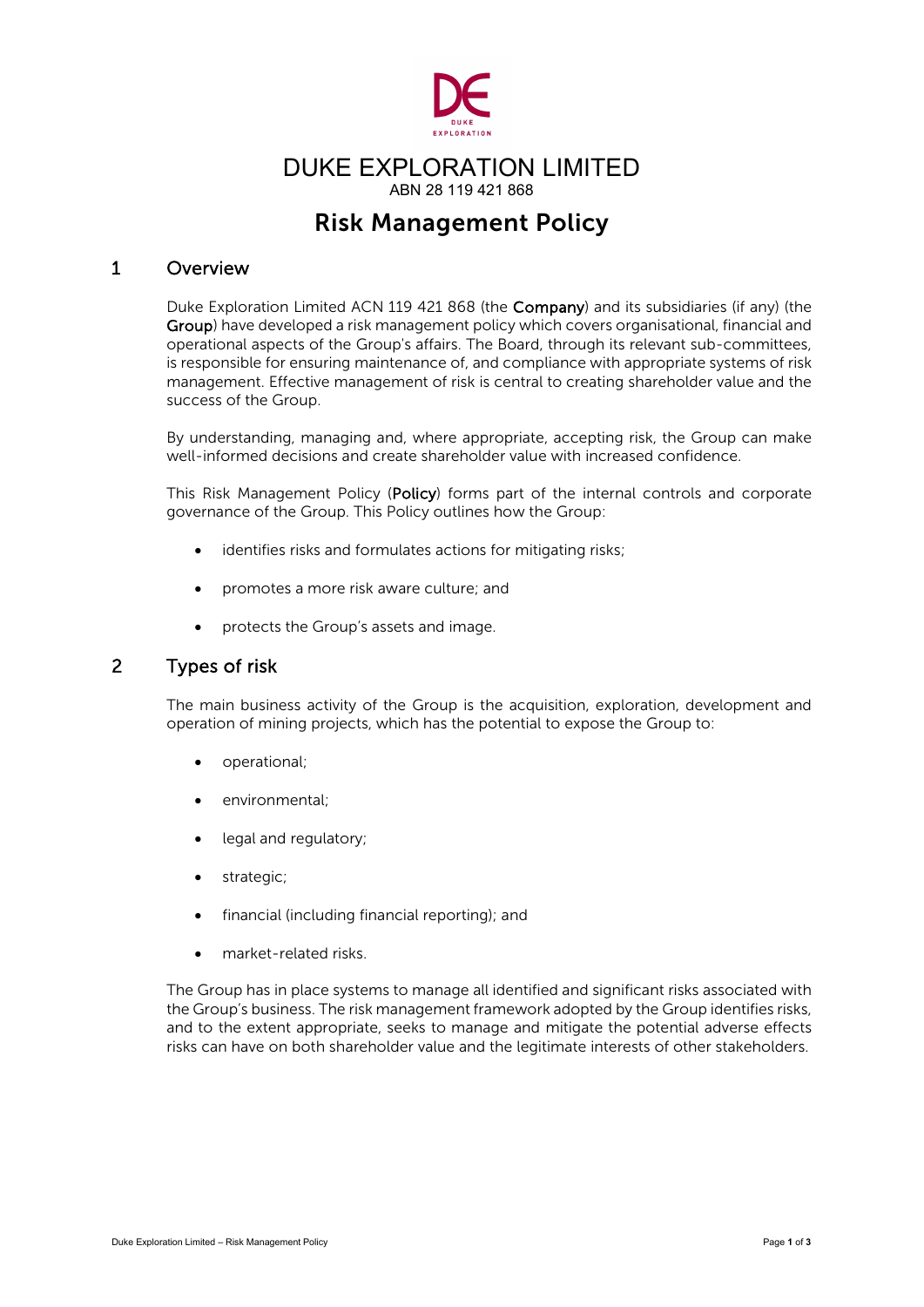## 3 Risk management system overview

The Group has adopted a structured and considered approach to risk management, which assists in the alignment and reinforcement of strategy, procedures, people, behaviour and technology for evaluating and managing the risks the Group faces in protecting and creating shareholder value.

The Group has developed a policy framework for risk management which includes:

- identifying risk:
- analysing risk;
- evaluating risk; and
- treatment of risk.

#### **3.1** Identifying risk

Risk identification is used to identify the Group's exposure to uncertainty. Material types of business risks are noted within Section 2 of this Policy.

#### **3.2** Analysing risk

Risk analysis involves the consideration by the Group of the sources of risk, the likely consequences, probability and the likelihood of recurrence of the risk.

## **3.3** Evaluating risk

The evaluation of risk involves consideration and comparison of the level of risk found from the analysis process against the risk thresholds of the Group.

# 4 Treatment of risk

The treatment of risk by the Group involves identifying the range of options for treating risk, assessing the options, preparing risk and mitigation plans and implementing them.

## 5 Roles and responsibilities

All risks identified by the Group are included within the Group's risk management register. The risks identified are assigned to individuals within the management team for ongoing monitoring and mitigation.

The Group utilises its risk management system as the system of internal controls for the identification and management of financial reporting risks including a system of internal sign-offs to ensure the Group is in compliance with its legal obligations. The Managing Director and Chief Financial Officer of the Group provide assurances to the Board as to the integrity of the Company's financial reports and the risk management and internal control processes underlying those reports.

The Board has ultimate responsibility for the risk management of the Group and reviews the Group's risk management framework, at least annually, to satisfy itself that it continues to be appropriate.